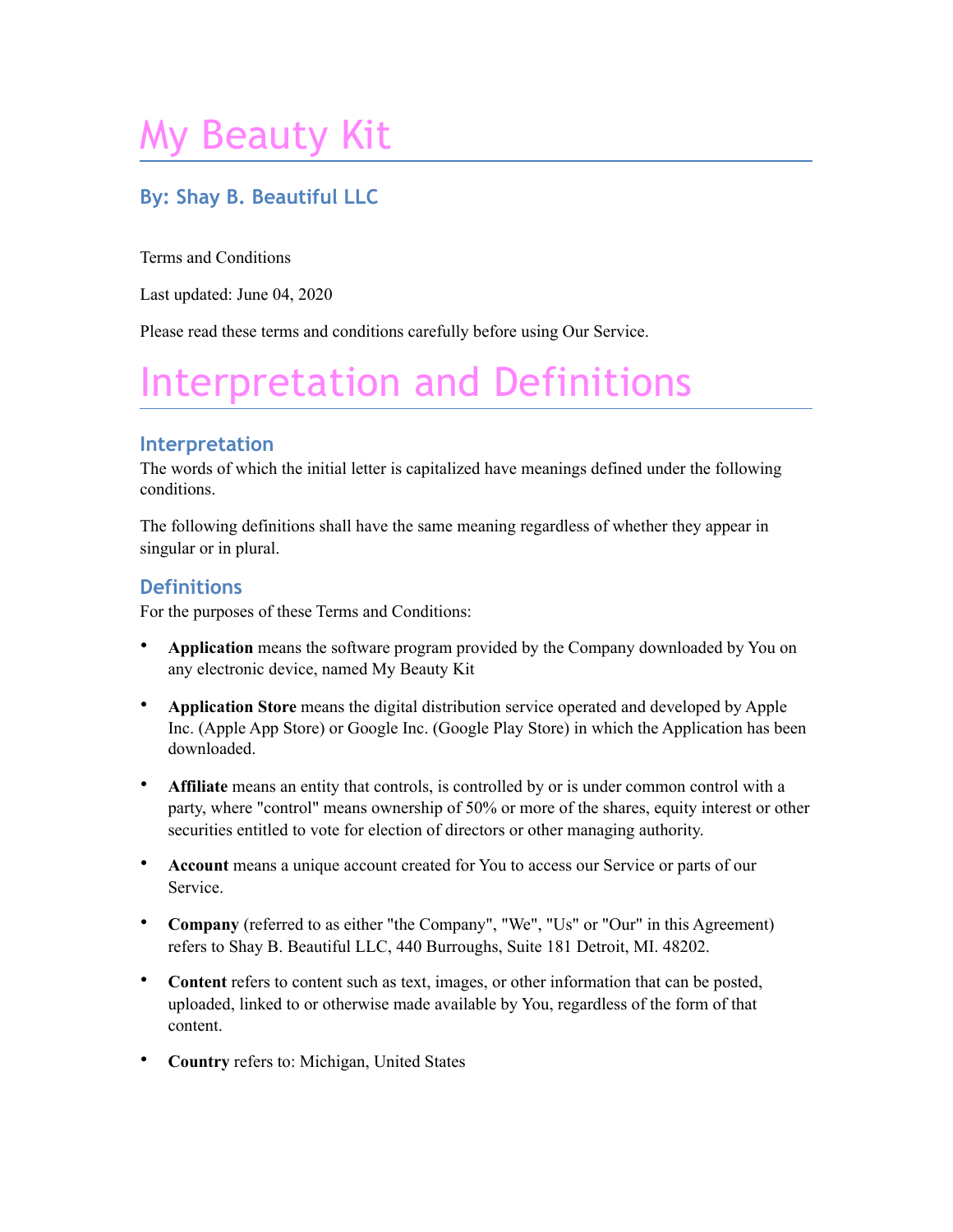- **Device** means any device that can access the Service such as a computer, a cellphone or a digital tablet.
- **Feedback** means feedback, innovations or suggestions sent by You regarding the attributes, performance or features of our Service.
- **Goods** refer to the items offered for sale on the Service.
- **Orders** mean a request by You to purchase Goods from Us.
- **In-app Purchase** refers to the purchase of a product, item, service or Subscription made through the Application and subject to these Terms and Conditions and/or the Application Store's own terms and conditions.
- **Promotions** refer to contests, sweepstakes or other promotions offered through the Service.
- **Service** refers to the Application.
- **Subscriptions** refer to the services or access to the Service offered on a subscription basis by the Company to You.
- **Free Trial** refers to a limited period of time that may be free when purchasing a Subscription.
- **Terms and Conditions** (also referred as "Terms") mean these Terms and Conditions that form the entire agreement between You and the Company regarding the use of the Service.
- **Third-party Social Media Service** means any services or content (including data, information, products or services) provided by a third-party that may be displayed, included or made available by the Service.
- **You** means the individual accessing or using the Service, or the company, or other legal entity on behalf of which such individual is accessing or using the Service, as applicable.

# Acknowledgement

These are the Terms and Conditions governing the use of this Service and the agreement that operates between You and the Company. These Terms and Conditions set out the rights and obligations of all users regarding the use of the Service.

Your access to and use of the Service is conditioned on Your acceptance of and compliance with these Terms and Conditions. These Terms and Conditions apply to all visitors, users and others who access or use the Service.

By accessing or using the Service You agree to be bound by these Terms and Conditions. If You disagree with any part of these Terms and Conditions then You may not access the Service.

You represent that you are over the age of 18. The Company does not permit those under 18 to use the Service.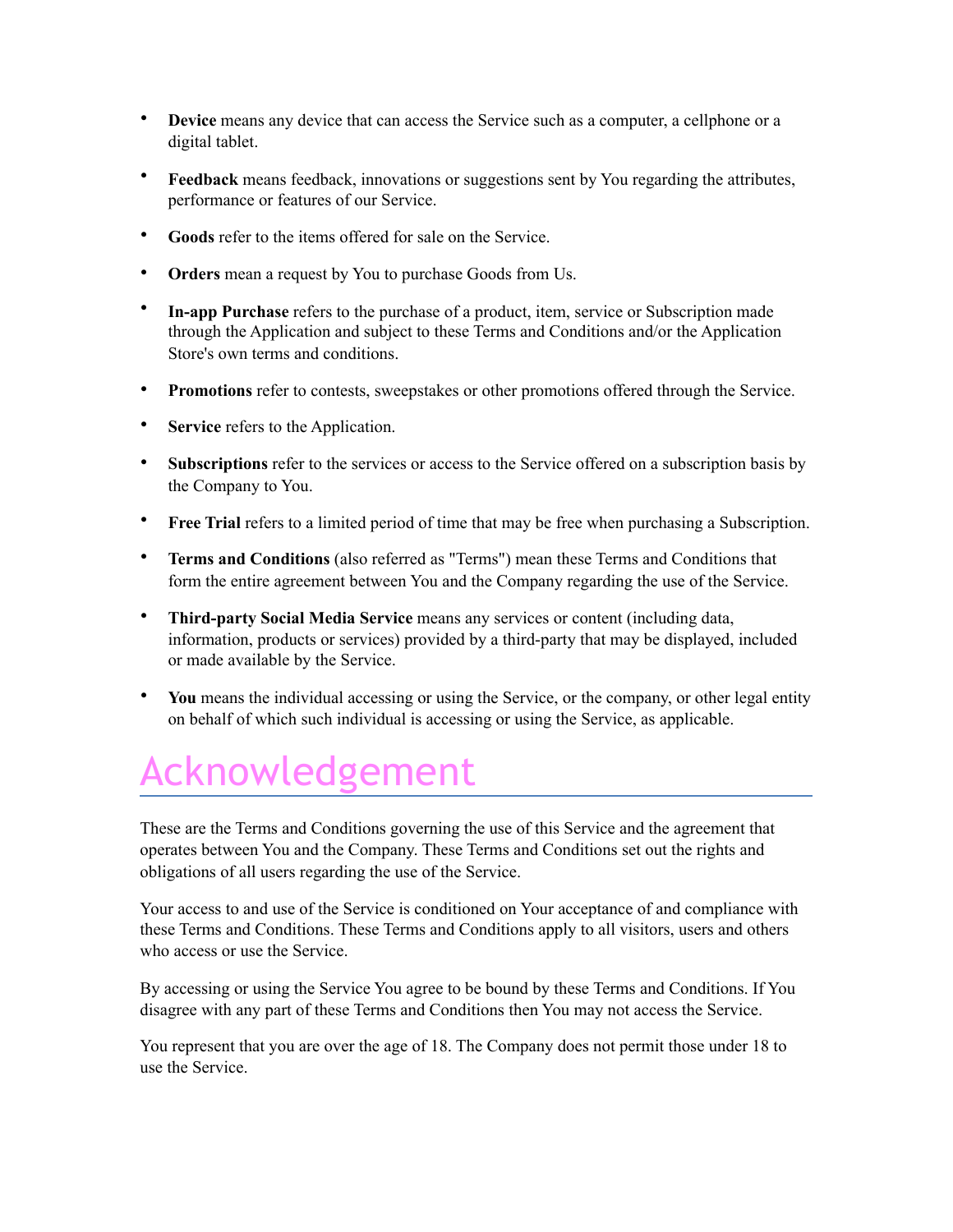Your access to and use of the Service is also conditioned on Your acceptance of and compliance with the Privacy Policy of the Company. Our Privacy Policy describes Our policies and procedures on the collection, use and disclosure of Your personal information when You use the Application or the Website and tells You about Your privacy rights and how the law protects You. Please read Our Privacy Policy carefully before using Our Service.

# Placing Orders for Goods

By placing an Order for Goods through the Service, You warrant that You are legally capable of entering into binding contracts.

### **Your Information**

If You wish to place an Order for Goods available on the Service, You may be asked to supply certain information relevant to Your Order including, without limitation, Your name, Your email, Your phone number, Your credit card number, the expiration date of Your credit card, Your billing address, and Your shipping information.

You represent and warrant that: (i) You have the legal right to use any credit or debit card(s) or other payment method(s) in connection with any Order; and that (ii) the information You supply to us is true, correct and complete.

By submitting such information, You grant us the right to provide the information to payment processing third parties for purposes of facilitating the completion of Your Order.

#### **Order Cancellation**

We reserve the right to refuse or cancel Your Order at any time for certain reasons including but not limited to:

- Goods availability
- Errors in the description or prices for Goods
- Errors in Your Order

We reserve the right to refuse or cancel Your Order if fraud or an unauthorized or illegal transaction is suspected.

#### **Your Order Cancellation Rights**

Any Goods you purchase can only be returned in accordance with these Terms and Conditions and Our Returns Policy.

Our Returns Policy forms a part of these Terms and Conditions. Please read our Returns Policy to learn more about your right to cancel Your Order.

Your right to cancel an Order only applies to Goods that are returned in the same condition as You received them. You should also include all of the products instructions, documents and wrappings. Goods that are damaged or not in the same condition as You received them or which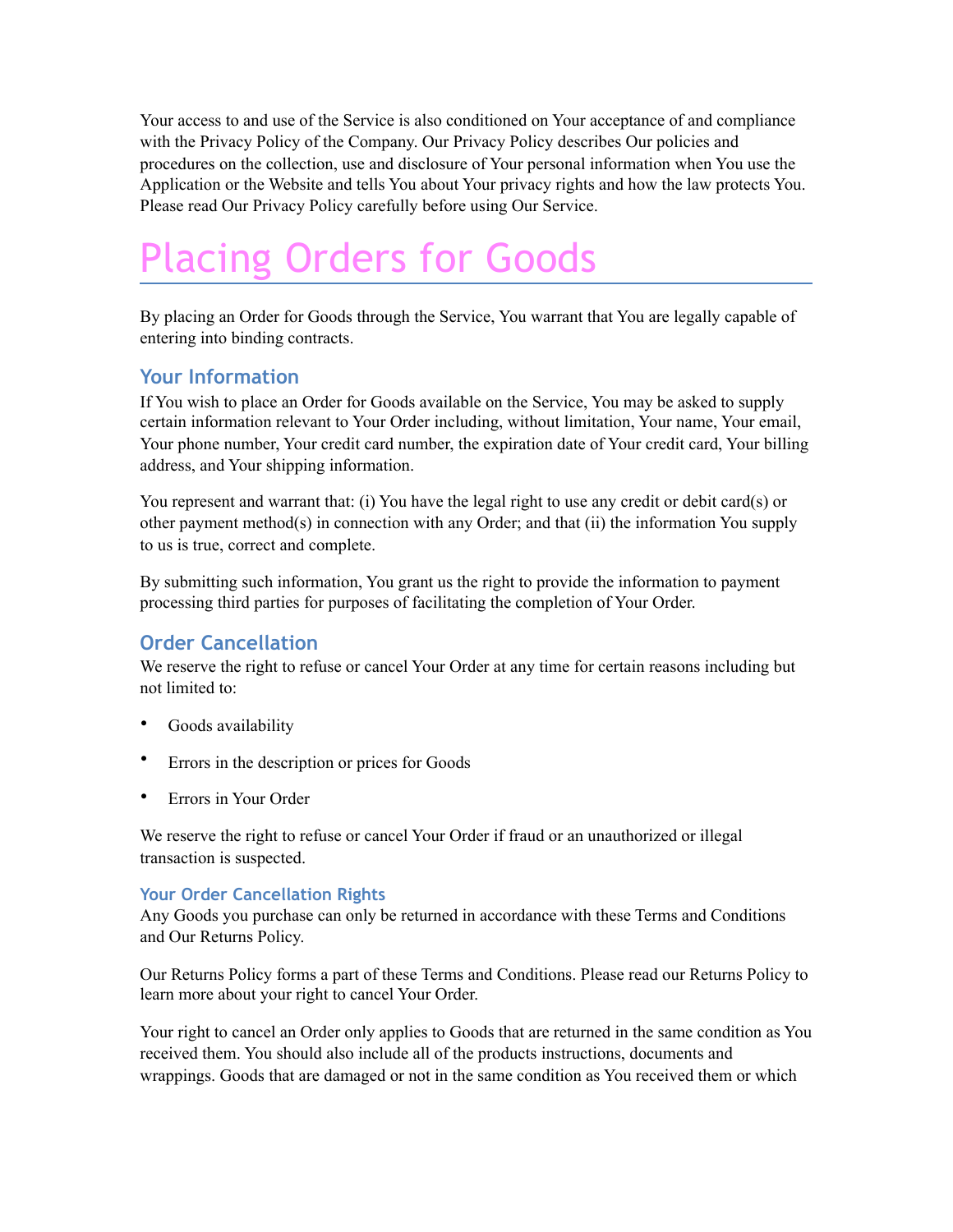are worn simply beyond opening the original packaging will not be refunded. You should therefore take reasonable care of the purchased Goods while they are in Your possession.

We will reimburse You no later than 14 days from the day on which We receive the returned Goods. We will use the same means of payment as You used for the Order, and You will not incur any fees for such reimbursement.

You will not have any right to cancel an Order for the supply of any of the following Goods:

- The supply of Goods made to Your specifications or clearly personalized.
- The supply of Goods which according to their nature are not suitable to be returned, deteriorate rapidly or where the date of expiry is over.
- The supply of Goods which are not suitable for return due to health protection or hygiene reasons and were unsealed after delivery.
- The supply of Goods which are, after delivery, according to their nature, inseparably mixed with other items.
- The supply of digital content which is not supplied on a tangible medium if the performance has begun with Your prior express consent and You have acknowledged Your loss of cancellation right.

### **Availability, Errors and Inaccuracies**

We are constantly updating Our offerings of Goods on the Service. The Goods available on Our Service may be mispriced, described inaccurately, or unavailable, and We may experience delays in updating information regarding our Goods on the Service and in Our advertising on other websites.

We cannot and do not guarantee the accuracy or completeness of any information, including prices, product images, specifications, availability, and services. We reserve the right to change or update information and to correct errors, inaccuracies, or omissions at any time without prior notice.

#### **Prices Policy**

The Company reserves the right to revise its prices at any time prior to accepting an Order.

The prices quoted may be revised by the Company subsequent to accepting an Order in the event of any occurrence affecting delivery caused by government action, variation in customs duties, increased shipping charges, higher foreign exchange costs and any other matter beyond the control of the Company. In that event, You will have the right to cancel Your Order.

#### **Payments**

All Goods purchased are subject to a one-time payment. Payment can be made through various payment methods we have available, such as Visa, MasterCard, Affinity Card, American Express cards or online payment methods (PayPal, for example).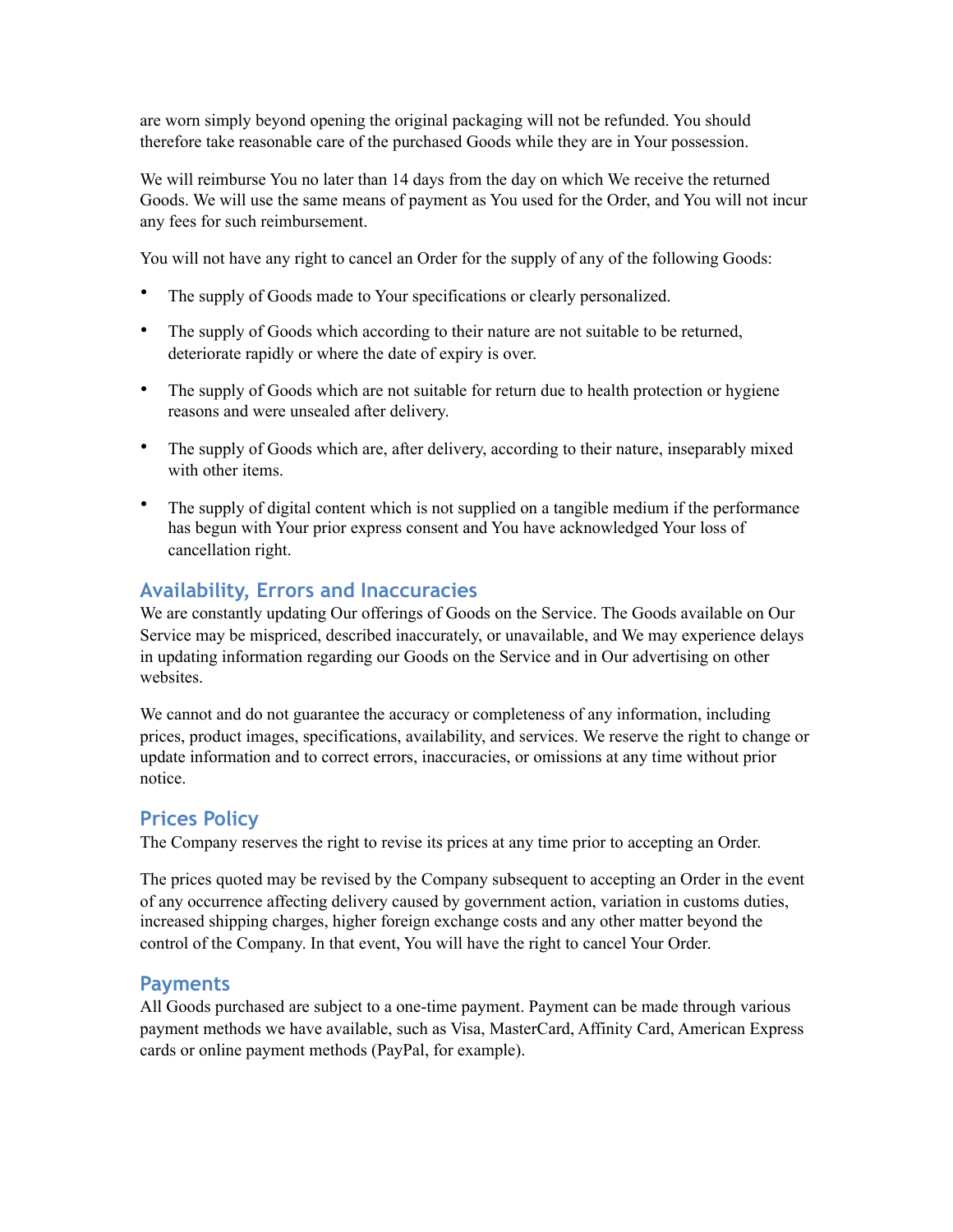Payment cards (credit cards or debit cards) are subject to validation checks and authorization by Your card issuer. If we do not receive the required authorization, We will not be liable for any delay or non-delivery of Your Order.

# **Subscriptions**

#### **Subscription period**

The Service or some parts of the Service are available only with a paid Subscription. You will be billed in advance on a recurring and periodic basis (such as daily, weekly, monthly or annually), depending on the type of Subscription plan you select when purchasing the Subscription.

At the end of each period, Your Subscription will automatically renew under the exact same conditions unless You cancel it or the Company cancels it.

#### **Subscription cancellations**

You may cancel Your Subscription renewal either through Your Account settings page or by contacting the Company.

You will not receive a refund for the fees You already paid for Your current Subscription period and You will be able to access the Service until the end of Your current Subscription period.

If the Subscription has been made through an In-app Purchase, You can cancel the renewal of Your Subscription with the Application Store.

#### **Billing**

You shall provide the Company with accurate and complete billing information including full name, address, state, zip code, telephone number, and a valid payment method information.

Should automatic billing fail to occur for any reason, the Company will issue an electronic invoice indicating that you must proceed manually, within a certain deadline date, with the full payment corresponding to the billing period as indicated on the invoice.

If the Subscription has been made through an In-app Purchase, all billing is handled by the Application Store and is governed by the Application Store's own terms and conditions.

#### **Fee Changes**

The Company, in its sole discretion and at any time, may modify the Subscription fees. Any Subscription fee change will become effective at the end of the then-current Subscription period.

The Company will provide You with reasonable prior notice of any change in Subscription fees to give You an opportunity to terminate Your Subscription before such change becomes effective.

Your continued use of the Service after the Subscription fee change comes into effect constitutes Your agreement to pay the modified Subscription fee amount.

### **Refunds**

Except when required by law, paid Subscription fees are non-refundable.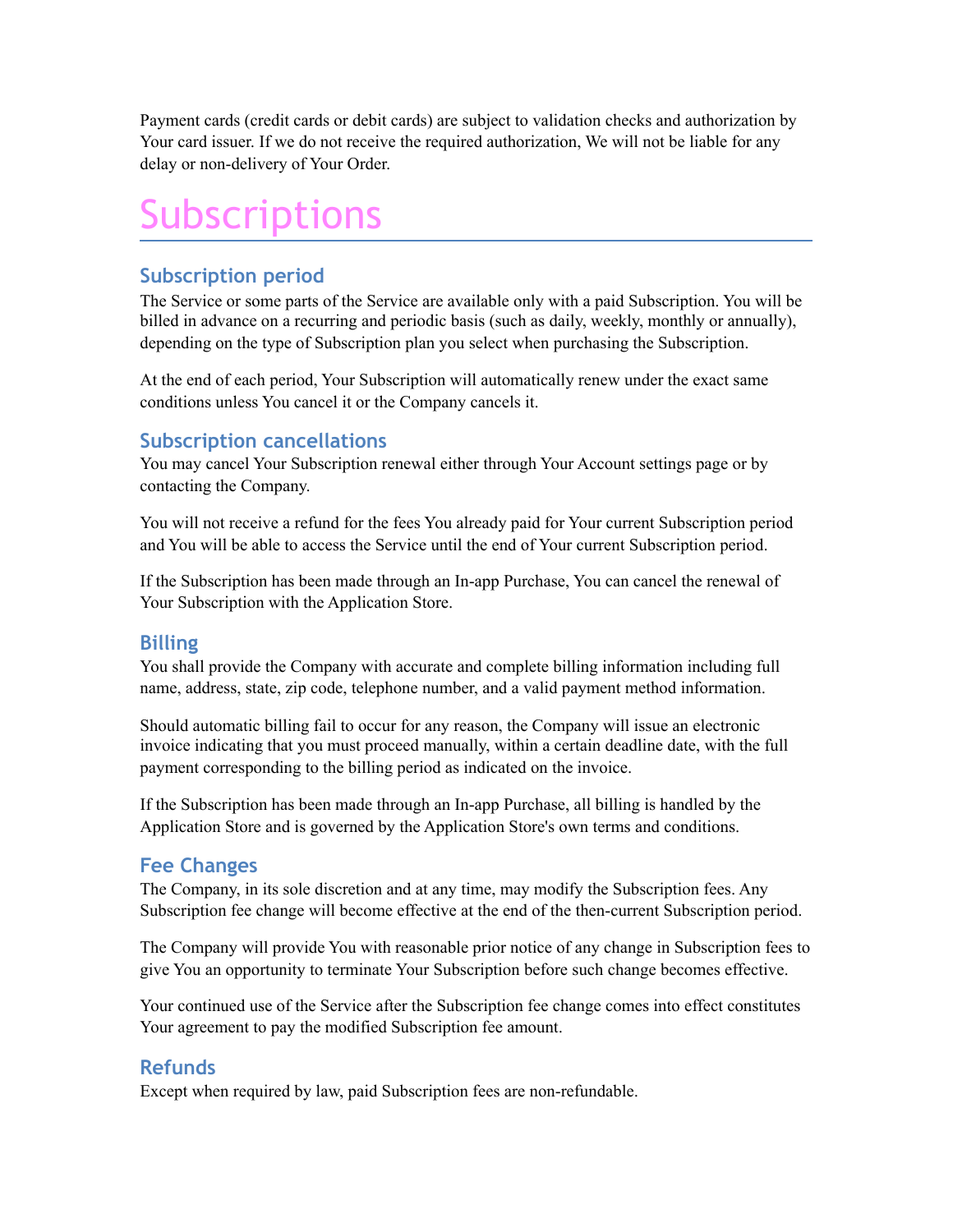Certain refund requests for Subscriptions may be considered by the Company on a case-by-case basis and granted at the sole discretion of the Company.

If the Subscription has been made through an In-app purchase, the Application Store's refund policy will apply. If You wish to request a refund, You may do so by contacting the Application Store directly.

#### **Free Trial**

The Company may, at its sole discretion, offer a Subscription with a Free trial for a limited period of time.

You may be required to enter Your billing information in order to sign up for the Free trial.

If You do enter Your billing information when signing up for a Free Trial, You will not be charged by the Company until the Free trial has expired. On the last day of the Free Trial period, unless You cancelled Your Subscription, You will be automatically charged the applicable Subscription fees for the type of Subscription You have selected.

At any time and without notice, the Company reserves the right to (i) modify the terms and conditions of the Free Trial offer, or (ii) cancel such Free trial offer.

### In-app Purchases

The Application may include In-app Purchases that allow you to buy products, services or Subscriptions.

More information about how you may be able to manage In-app Purchases using your Device may be set out in the Application Store's own terms and conditions or in your Device's Help settings.

In-app Purchases can only be consumed within the Application. If you make a In-app Purchase, that In-app Purchase cannot be cancelled after you have initiated its download. In-app Purchases cannot be redeemed for cash or other consideration or otherwise transferred.

If any In-app Purchase is not successfully downloaded or does not work once it has been successfully downloaded, we will, after becoming aware of the fault or being notified to the fault by You, investigate the reason for the fault. We will act reasonably in deciding whether to provide You with a replacement In-app Purchase or issue You with a patch to repair the fault. In no event will We charge You to replace or repair the In-app Purchase. In the unlikely event that we are unable to replace or repair the relevant In-app Purchase or are unable to do so within a reasonable period of time and without significant inconvenience to You, We will authorize the Application Store to refund You an amount up to the cost of the relevant In-app Purchase. Alternatively, if You wish to request a refund, You may do so by contacting the Application Store directly.

You acknowledge and agree that all billing and transaction processes are handled by the Application Store from where you downloaded the Application and are governed by that Application Store's own terms and conditions.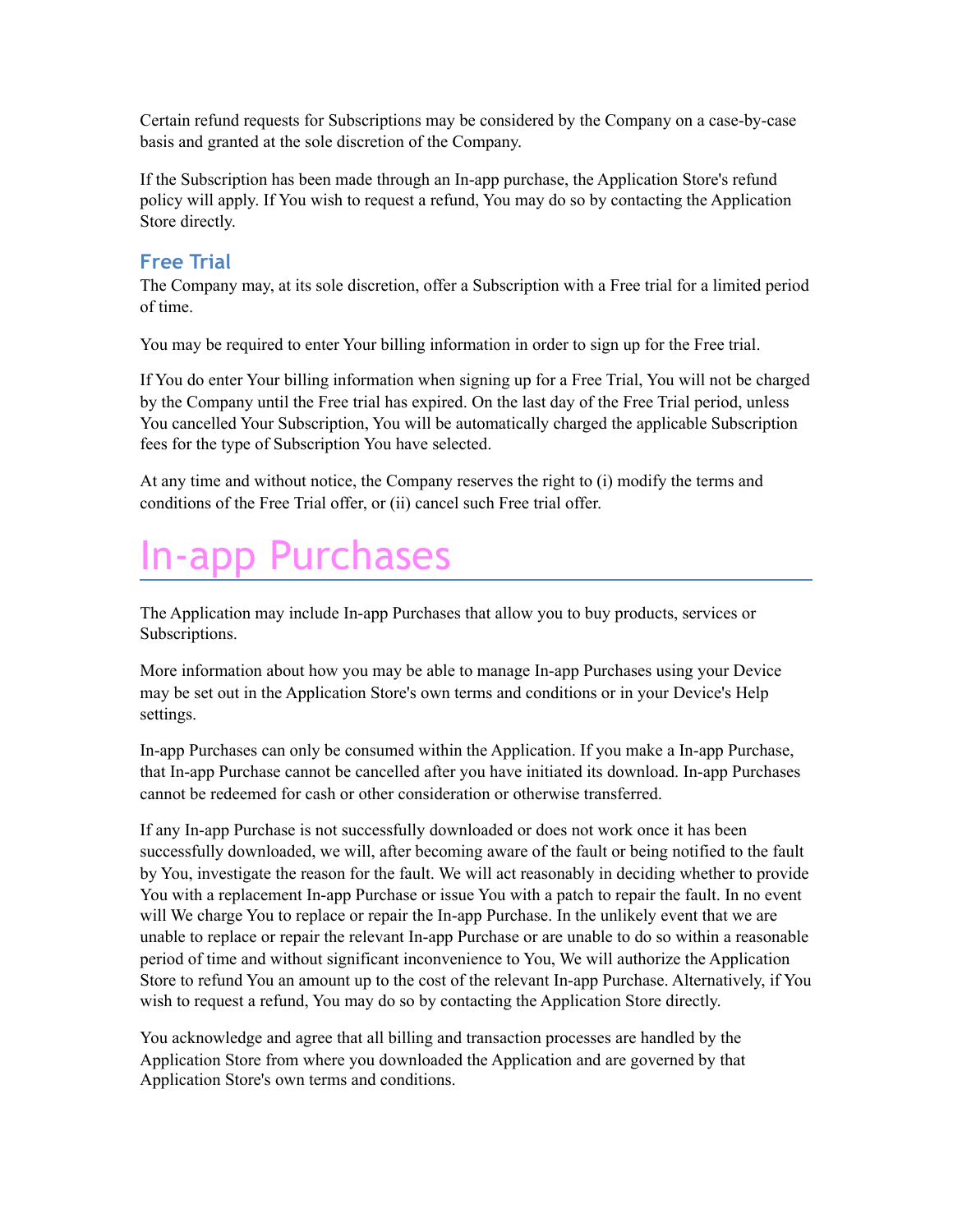If you have any payment related issues with In-app Purchases, then you need to contact the Application Store directly.

## Promotions

Any Promotions made available through the Service may be governed by rules that are separate from these Terms.

If You participate in any Promotions, please review the applicable rules as well as our Privacy policy. If the rules for a Promotion conflict with these Terms, the Promotion rules will apply.

## User Accounts

When You create an account with Us, You must provide Us information that is accurate, complete, and current at all times. Failure to do so constitutes a breach of the Terms, which may result in immediate termination of Your account on Our Service.

You are responsible for safeguarding the password that You use to access the Service and for any activities or actions under Your password, whether Your password is with Our Service or a Third-Party Social Media Service.

You agree not to disclose Your password to any third party. You must notify Us immediately upon becoming aware of any breach of security or unauthorized use of Your account.

You may not use as a username the name of another person or entity or that is not lawfully available for use, a name or trademark that is subject to any rights of another person or entity other than You without appropriate authorization, or a name that is otherwise offensive, vulgar or obscene.

## Content

### **Your Right to Post Content**

Our Service allows You to post Content. You are responsible for the Content that You post to the Service, including its legality, reliability, and appropriateness.

By posting Content to the Service, You grant Us the right and license to use, modify, publicly perform, publicly display, reproduce, and distribute such Content on and through the Service. You retain any and all of Your rights to any Content You submit, post or display on or through the Service and You are responsible for protecting those rights. You agree that this license includes the right for Us to make Your Content available to other users of the Service, who may also use Your Content subject to these Terms.

You represent and warrant that: (i) the Content is Yours (You own it) or You have the right to use it and grant Us the rights and license as provided in these Terms, and (ii) the posting of Your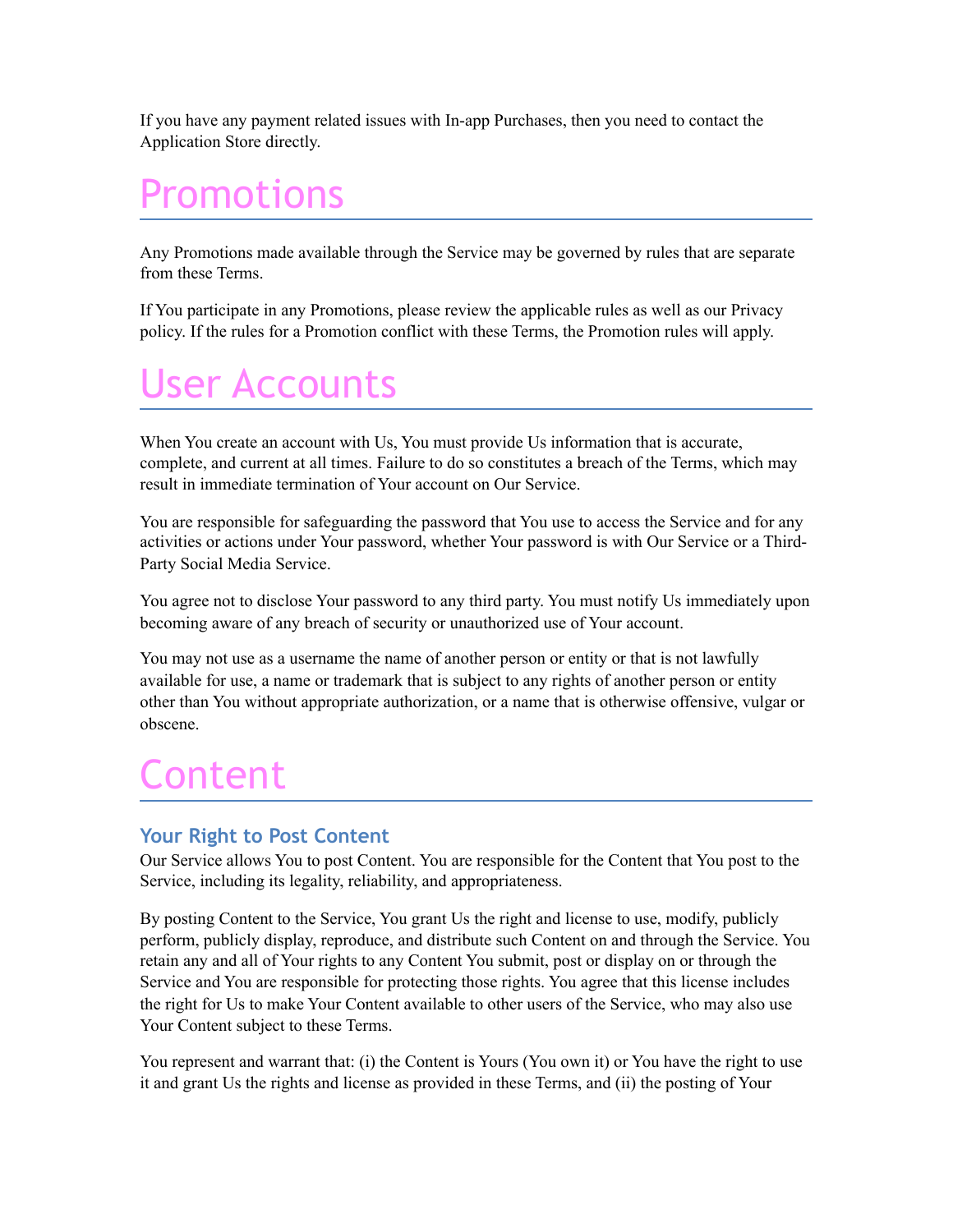Content on or through the Service does not violate the privacy rights, publicity rights, copyrights, contract rights or any other rights of any person.

#### **Content Restrictions**

The Company is not responsible for the content of the Service's users. You expressly understand and agree that You are solely responsible for the Content and for all activity that occurs under your account, whether done so by You or any third person using Your account.

You may not transmit any Content that is unlawful, offensive, upsetting, intended to disgust, threatening, libelous, defamatory, obscene or otherwise objectionable. Examples of such objectionable Content include, but are not limited to, the following:

- Unlawful or promoting unlawful activity.
- Defamatory, discriminatory, or mean-spirited content, including references or commentary about religion, race, sexual orientation, gender, national/ethnic origin, or other targeted groups.
- Spam, machine or randomly generated, constituting unauthorized or unsolicited advertising, chain letters, any other form of unauthorized solicitation, or any form of lottery or gambling.
- Containing or installing any viruses, worms, malware, trojan horses, or other content that is designed or intended to disrupt, damage, or limit the functioning of any software, hardware or telecommunications equipment or to damage or obtain unauthorized access to any data or other information of a third person.
- Infringing on any proprietary rights of any party, including patent, trademark, trade secret, copyright, right of publicity or other rights.
- Impersonating any person or entity including the Company and its employees or representatives.
- Violating the privacy of any third person.
- False information and features.

The Company reserves the right, but not the obligation, to, in its sole discretion, determine whether or not any Content is appropriate and complies with this Terms, refuse or remove this Content. The Company further reserves the right to make formatting and edits and change the manner any Content. The Company can also limit or revoke the use of the Service if You post such objectionable Content.

As the Company cannot control all content posted by users and/or third parties on the Service, you agree to use the Service at your own risk. You understand that by using the Service You may be exposed to content that You may find offensive, indecent, incorrect or objectionable, and You agree that under no circumstances will the Company be liable in any way for any content, including any errors or omissions in any content, or any loss or damage of any kind incurred as a result of your use of any content.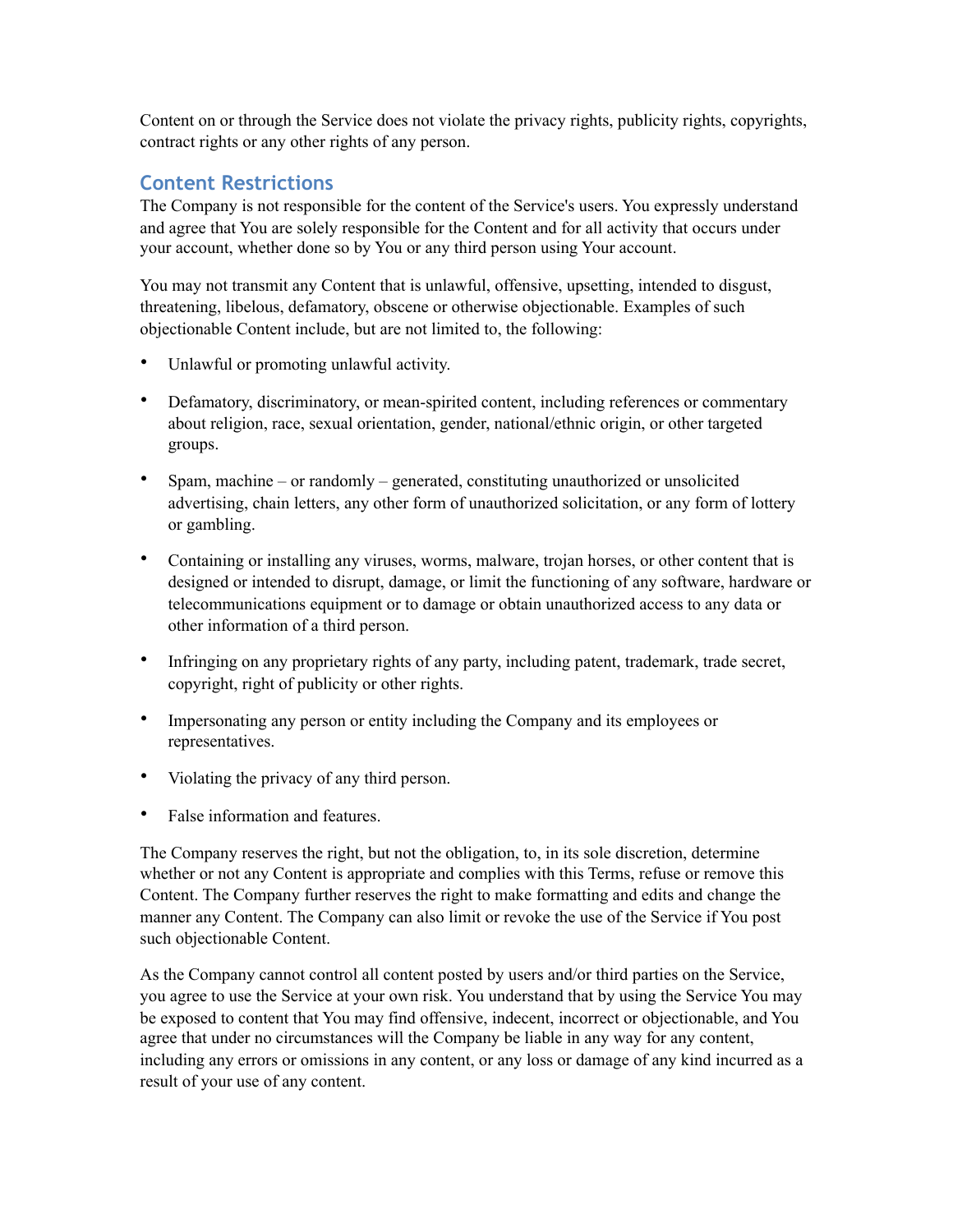### **Content Backups**

Although regular backups of Content are performed, the Company do not guarantee there will be no loss or corruption of data.

Corrupt or invalid backup points may be caused by, without limitation, Content that is corrupted prior to being backed up or that changes during the time a backup is performed.

The Company will provide support and attempt to troubleshoot any known or discovered issues that may affect the backups of Content. But You acknowledge that the Company has no liability related to the integrity of Content or the failure to successfully restore Content to a usable state.

You agree to maintain a complete and accurate copy of any Content in a location independent of the Service.

# Copyright Policy

### **Intellectual Property Infringement**

We respect the intellectual property rights of others. It is Our policy to respond to any claim that Content posted on the Service infringes a copyright or other intellectual property infringement of any person.

If You are a copyright owner, or authorized on behalf of one, and You believe that the copyrighted work has been copied in a way that constitutes copyright infringement that is taking place through the Service, You must submit Your notice in writing to the attention of our copyright agent via email at mybeautykit@shaybbeautiful.com and include in Your notice a detailed description of the alleged infringement.

You may be held accountable for damages (including costs and attorneys' fees) for misrepresenting that any Content is infringing Your copyright.

### **DMCA Notice and DMCA Procedure for Copyright Infringement Claims**

You may submit a notification pursuant to the Digital Millennium Copyright Act (DMCA) by providing our Copyright Agent with the following information in writing (see 17 U.S.C 512(c)(3) for further detail):

- An electronic or physical signature of the person authorized to act on behalf of the owner of the copyright's interest.
- A description of the copyrighted work that You claim has been infringed, including the URL (i.e., web page address) of the location where the copyrighted work exists or a copy of the copyrighted work.
- Identification of the URL or other specific location on the Service where the material that You claim is infringing is located.
- Your address, telephone number, and email address.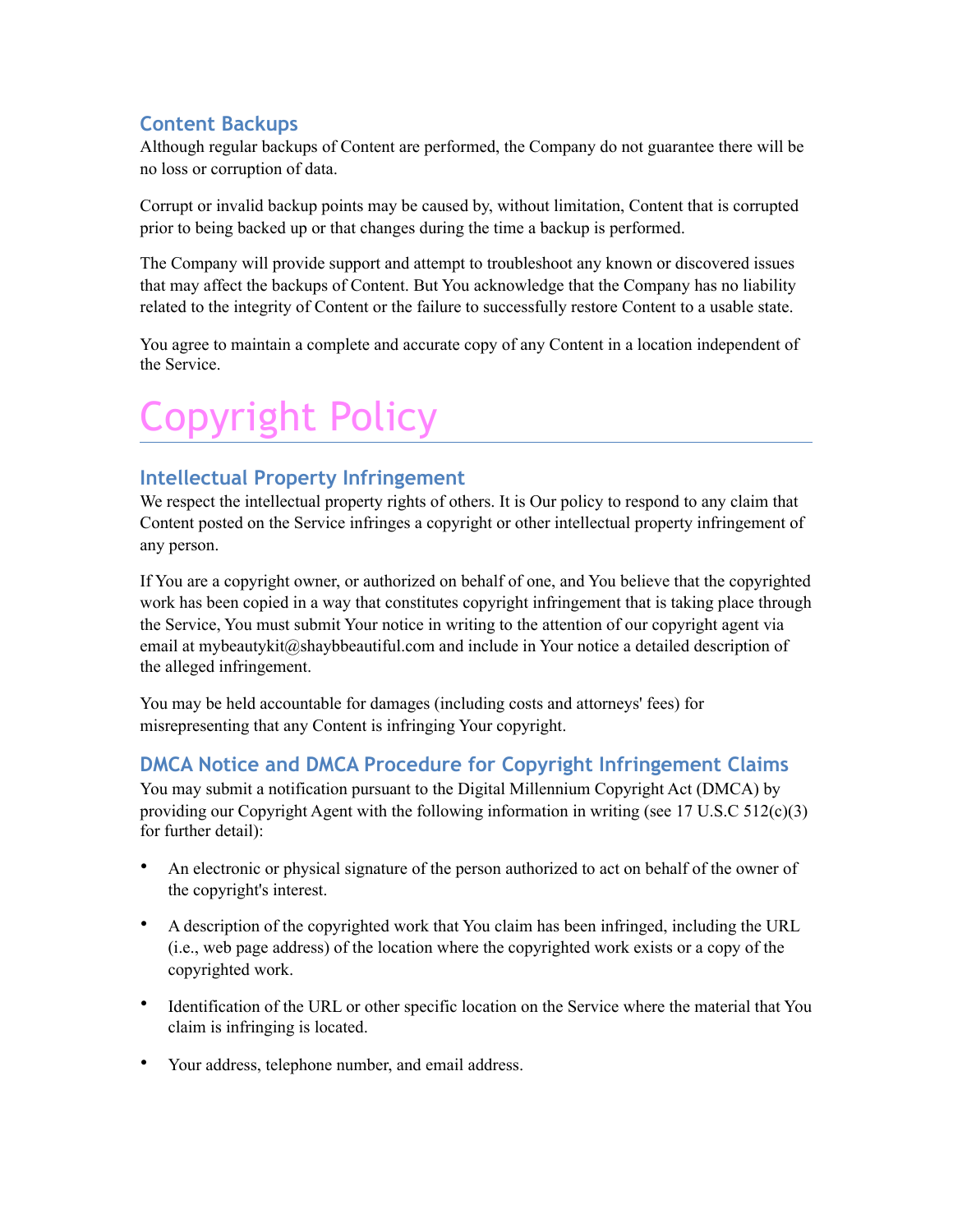- A statement by You that You have a good faith belief that the disputed use is not authorized by the copyright owner, its agent, or the law.
- A statement by You, made under penalty of perjury, that the above information in Your notice is accurate and that You are the copyright owner or authorized to act on the copyright owner's behalf.

You can contact our copyright agent via email at mybeautykit@shaybbeautiful.com.

Upon receipt of a notification, the Company will take whatever action, in its sole discretion, it deems appropriate, including removal of the challenged content from the Service.

## Intellectual Property

The Service and its original content (excluding Content provided by You or other users), features and functionality are and will remain the exclusive property of the Company and its licensors.

The Service is protected by copyright, trademark, and other laws of both the Country and foreign countries.

Our trademarks and trade dress may not be used in connection with any product or service without the prior written consent of the Company.

# Your Feedback to Us

You assign all rights, title and interest in any Feedback You provide the Company. If for any reason such assignment is ineffective, You agree to grant the Company a non-exclusive, perpetual, irrevocable, royalty free, worldwide right and licence to use, reproduce, disclose, sublicence, distribute, modify and exploit such Feedback without restriction.

## Links to Other Websites

Our Service may contain links to third-party web sites or services that are not owned or controlled by the Company.

The Company has no control over, and assumes no responsibility for, the content, privacy policies, or practices of any third party web sites or services. You further acknowledge and agree that the Company shall not be responsible or liable, directly or indirectly, for any damage or loss caused or alleged to be caused by or in connection with the use of or reliance on any such content, goods or services available on or through any such web sites or services.

We strongly advise You to read the terms and conditions and privacy policies of any third-party web sites or services that You visit.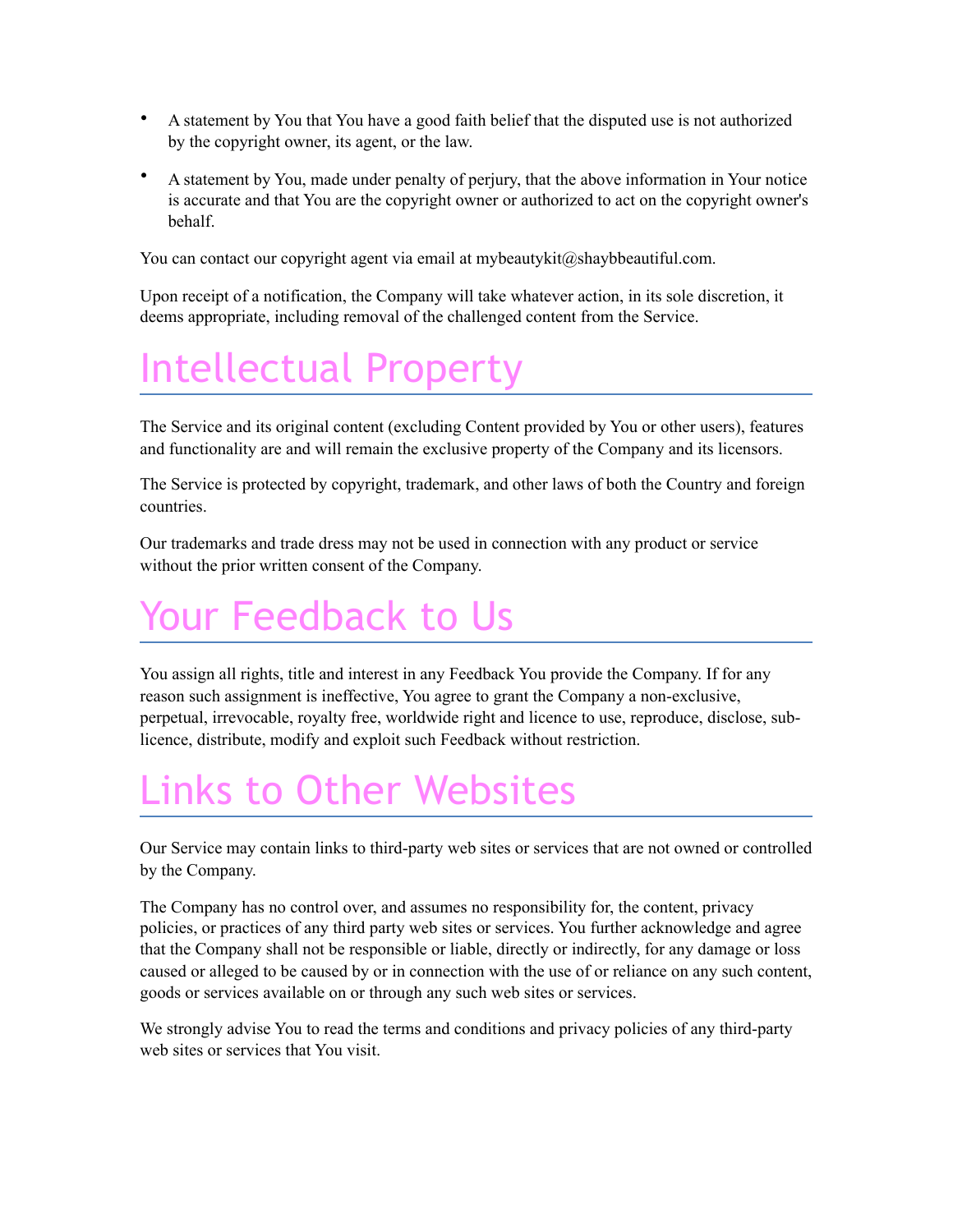# **Termination**

We may terminate or suspend Your Account immediately, without prior notice or liability, for any reason whatsoever, including without limitation if You breach these Terms and Conditions.

Upon termination, Your right to use the Service will cease immediately. If You wish to terminate Your Account, You may simply discontinue using the Service.

# Limitation of Liability

Notwithstanding any damages that You might incur, the entire liability of the Company and any of its suppliers under any provision of this Terms and Your exclusive remedy for all of the foregoing shall be limited to the amount actually paid by You through the Service or 100 USD if You haven't purchased anything through the Service.

To the maximum extent permitted by applicable law, in no event shall the Company or its suppliers be liable for any special, incidental, indirect, or consequential damages whatsoever (including, but not limited to, damages for loss of profits, loss of data or other information, for business interruption, for personal injury, loss of privacy arising out of or in any way related to the use of or inability to use the Service, third-party software and/or third-party hardware used with the Service, or otherwise in connection with any provision of this Terms), even if the Company or any supplier has been advised of the possibility of such damages and even if the remedy fails of its essential purpose.

Some states do not allow the exclusion of implied warranties or limitation of liability for incidental or consequential damages, which means that some of the above limitations may not apply. In these states, each party's liability will be limited to the greatest extent permitted by law.

## "AS IS" and "AS AVAILABLE" Disclaimer

The Service is provided to You "AS IS" and "AS AVAILABLE" and with all faults and defects without warranty of any kind. To the maximum extent permitted under applicable law, the Company, on its own behalf and on behalf of its Affiliates and its and their respective licensors and service providers, expressly disclaims all warranties, whether express, implied, statutory or otherwise, with respect to the Service, including all implied warranties of merchantability, fitness for a particular purpose, title and non-infringement, and warranties that may arise out of course of dealing, course of performance, usage or trade practice. Without limitation to the foregoing, the Company provides no warranty or undertaking, and makes no representation of any kind that the Service will meet Your requirements, achieve any intended results, be compatible or work with any other software, applications, systems or services, operate without interruption, meet any performance or reliability standards or be error free or that any errors or defects can or will be corrected.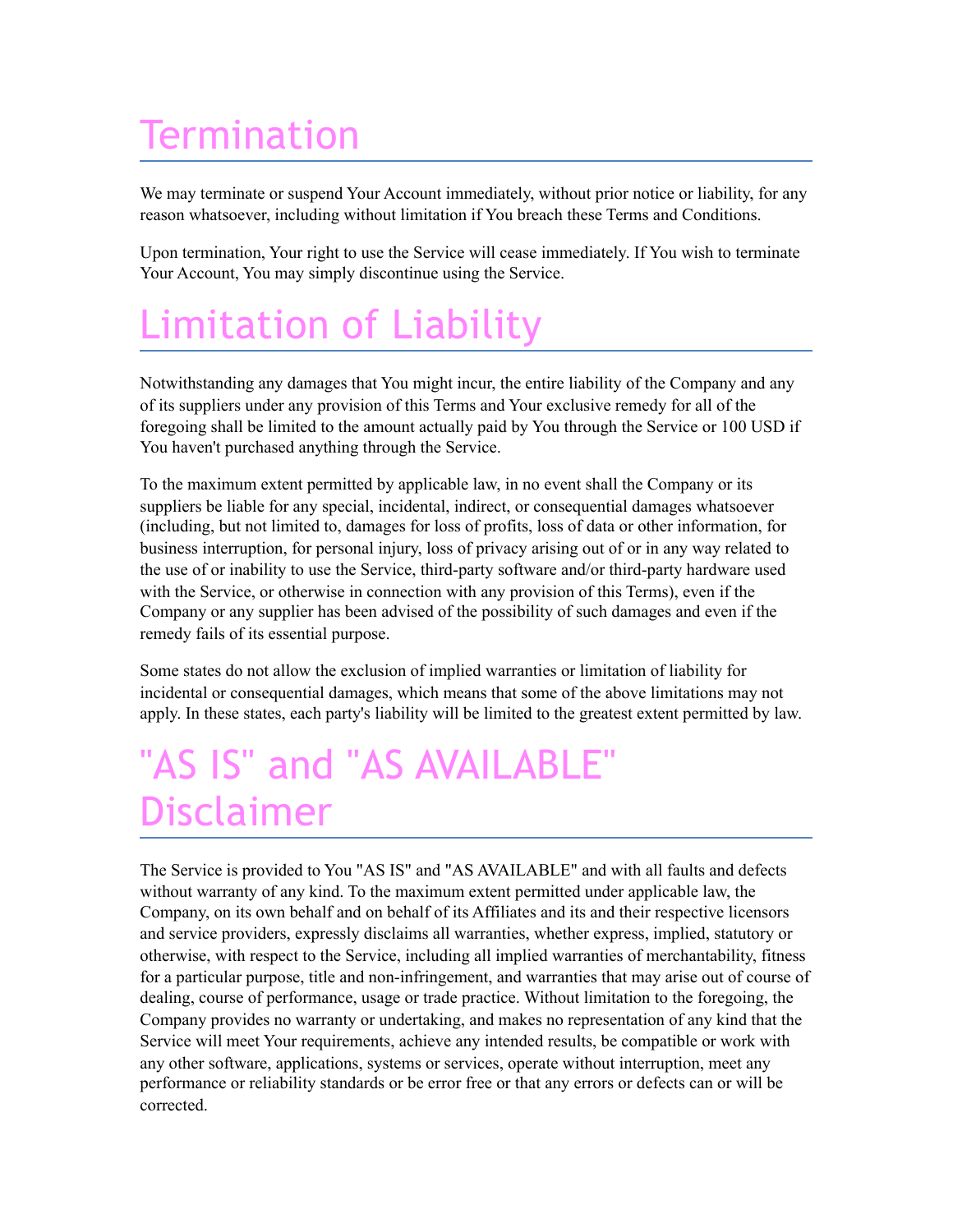Without limiting the foregoing, neither the Company nor any of the company's provider makes any representation or warranty of any kind, express or implied: (i) as to the operation or availability of the Service, or the information, content, and materials or products included thereon; (ii) that the Service will be uninterrupted or error-free; (iii) as to the accuracy, reliability, or currency of any information or content provided through the Service; or (iv) that the Service, its servers, the content, or e-mails sent from or on behalf of the Company are free of viruses, scripts, trojan horses, worms, malware, timebombs or other harmful components.

Some jurisdictions do not allow the exclusion of certain types of warranties or limitations on applicable statutory rights of a consumer, so some or all of the above exclusions and limitations may not apply to You. But in such a case the exclusions and limitations set forth in this section shall be applied to the greatest extent enforceable under applicable law.

### Governing Law

The laws of the Country, excluding its conflicts of law rules, shall govern this Terms and Your use of the Service. Your use of the Application may also be subject to other local, state, national, or international laws.

## Disputes Resolution

If You have any concern or dispute about the Service, You agree to first try to resolve the dispute informally by contacting the Company.

# For European Union (EU) Users

If You are a European Union consumer, you will benefit from any mandatory provisions of the law of the country in which you are resident in.

## United States Federal Government End Use Provisions

If You are a U.S. federal government end user, our Service is a "Commercial Item" as that term is defined at 48 C.F.R. §2.101.

# United States Legal Compliance

You represent and warrant that (i) You are not located in a country that is subject to the United States government embargo, or that has been designated by the United States government as a